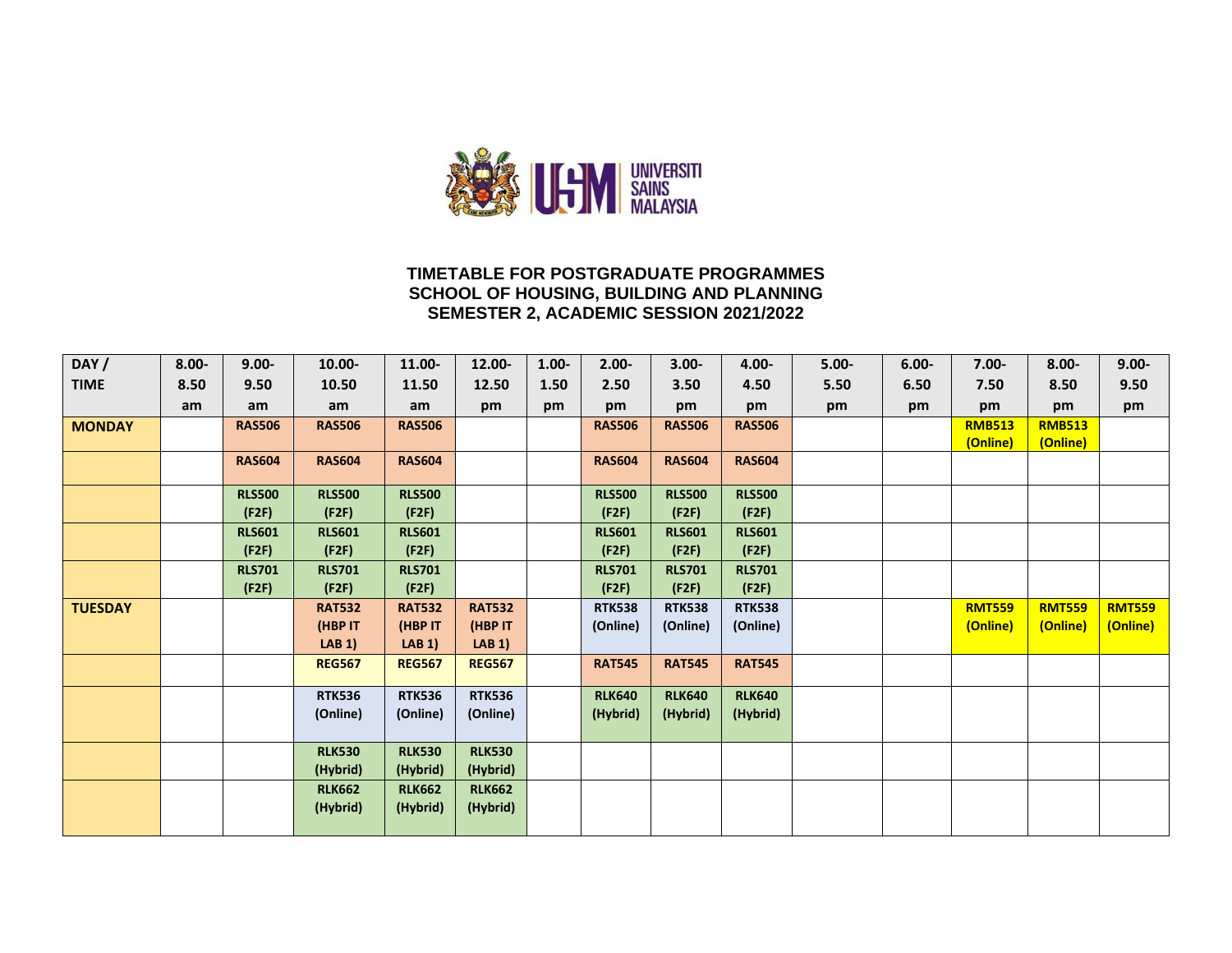| <b>WEDNESDAY</b> |               | <b>RTK534</b>  | <b>RTK534</b>  | <b>RTK534</b>  | <b>REG566</b>      | <b>REG566</b>      | <b>REG566</b>      | <b>RMB512</b> | <b>RMB512</b> | <b>RMG561</b> | <b>RMG561</b> | <b>RMG561</b> |
|------------------|---------------|----------------|----------------|----------------|--------------------|--------------------|--------------------|---------------|---------------|---------------|---------------|---------------|
|                  |               | (Online)       | (Online)       | (Online)       |                    |                    |                    | (Online)      | (Online)      | (Online)      | (Online)      | (Online)      |
|                  |               | <b>RAK655</b>  | <b>RAK655</b>  | <b>RAK655</b>  | <b>RLK661</b>      | <b>RLK661</b>      | <b>RLK661</b>      |               |               |               |               |               |
|                  |               |                |                |                | (Hybrid)           | (Hybrid)           | (Hybrid)           |               |               |               |               |               |
|                  |               | <b>REG532</b>  | <b>REG532</b>  | <b>REG532</b>  | <b>RLK550</b>      | <b>RLK550</b>      | <b>RLK550</b>      |               |               |               |               |               |
|                  |               |                |                |                | (Hybrid)           | (Hybrid)           | (Hybrid)           |               |               |               |               |               |
|                  |               | <b>RLK720</b>  | <b>RLK720</b>  | <b>RLK720</b>  | <b>RTK537</b>      | <b>RTK537</b>      | <b>RTK537</b>      |               |               |               |               |               |
|                  |               | (Hybrid)       | (Hybrid)       | (Hybrid)       | (Online)           | (Online)           | (Online)           |               |               |               |               |               |
|                  |               |                |                |                | <b>RAG535</b>      | <b>RAG535</b>      | <b>RAG535</b>      |               |               |               |               |               |
|                  |               |                |                |                | (HBP IT            | (HBP IT            | (HBP IT            |               |               |               |               |               |
|                  |               |                |                |                | <b>LAB 1,</b>      | <b>LAB 1,</b>      | <b>LAB 1,</b>      |               |               |               |               |               |
|                  |               |                |                |                | <b>HBP IT</b>      | <b>HBP IT</b>      | <b>HBP IT</b>      |               |               |               |               |               |
|                  |               |                |                |                | <b>LAB 3 &amp;</b> | <b>LAB 3 &amp;</b> | <b>LAB 3 &amp;</b> |               |               |               |               |               |
|                  |               |                |                |                | <b>HBP BIM</b>     | <b>HBP BIM</b>     | <b>HBP BIM</b>     |               |               |               |               |               |
|                  |               |                |                |                | LAB)               | LAB)               | LAB)               |               |               |               |               |               |
| <b>THURSDAY</b>  |               | <b>RLK664</b>  | <b>RLK664</b>  | <b>RLK664</b>  | <b>RTK572</b>      | <b>RTK572</b>      | <b>RTK572</b>      |               |               | <b>RMT558</b> | <b>RMT558</b> | <b>RMT558</b> |
|                  |               | (Hybrid)       | (Hybrid)       | (Hybrid)       | (Online)           | (Online)           | (Online)           |               |               | (Online)      | (Online)      | (Online)      |
|                  |               | <b>RML572/</b> | <b>RML572/</b> | <b>RML572/</b> | <b>RLK650</b>      | <b>RLK650</b>      | <b>RLK650</b>      |               |               |               |               |               |
|                  |               | <b>RML573/</b> | <b>RML573</b>  | <b>RML573</b>  | (Hybrid)           | (Hybrid)           | (Hybrid)           |               |               |               |               |               |
|                  |               | <b>REL572/</b> | <b>REL572/</b> | <b>REL572/</b> |                    |                    |                    |               |               |               |               |               |
|                  |               | <b>REL573/</b> | <b>REL573/</b> | <b>REL573/</b> |                    |                    |                    |               |               |               |               |               |
|                  |               | <b>RUL674/</b> | <b>RUL674/</b> | <b>RUL674/</b> |                    |                    |                    |               |               |               |               |               |
|                  |               | <b>RAL672</b>  | <b>RAL672</b>  | <b>RAL672</b>  |                    |                    |                    |               |               |               |               |               |
|                  |               |                |                |                |                    | <b>RUL670</b>      | <b>RUL670</b>      | <b>RUL670</b> |               |               |               |               |
|                  |               |                |                |                |                    | (Online)           | (Online)           | (Online)      |               |               |               |               |
| <b>FRIDAY</b>    | <b>RAS506</b> | <b>RAS506</b>  |                |                |                    | <b>RLL 770</b>     | <b>RLL 770</b>     |               |               |               |               |               |
|                  |               |                |                |                |                    | (Online)           | (Online)           |               |               |               |               |               |
|                  |               |                |                |                |                    |                    |                    |               |               |               |               |               |
|                  | <b>RAS604</b> | <b>RAS604</b>  |                |                |                    |                    |                    |               |               |               |               |               |
|                  | <b>RLS500</b> | <b>RLS500</b>  |                |                |                    |                    |                    |               |               |               |               |               |
|                  | (F2F)         | (F2F)          |                |                |                    |                    |                    |               |               |               |               |               |
|                  | <b>RLS601</b> | <b>RLS601</b>  |                |                |                    |                    |                    |               |               |               |               |               |
|                  | (F2F)         | (F2F)          |                |                |                    |                    |                    |               |               |               |               |               |
|                  | <b>RLS701</b> | <b>RLS701</b>  |                |                |                    |                    |                    |               |               |               |               |               |
|                  | (F2F)         | (F2F)          |                |                |                    |                    |                    |               |               |               |               |               |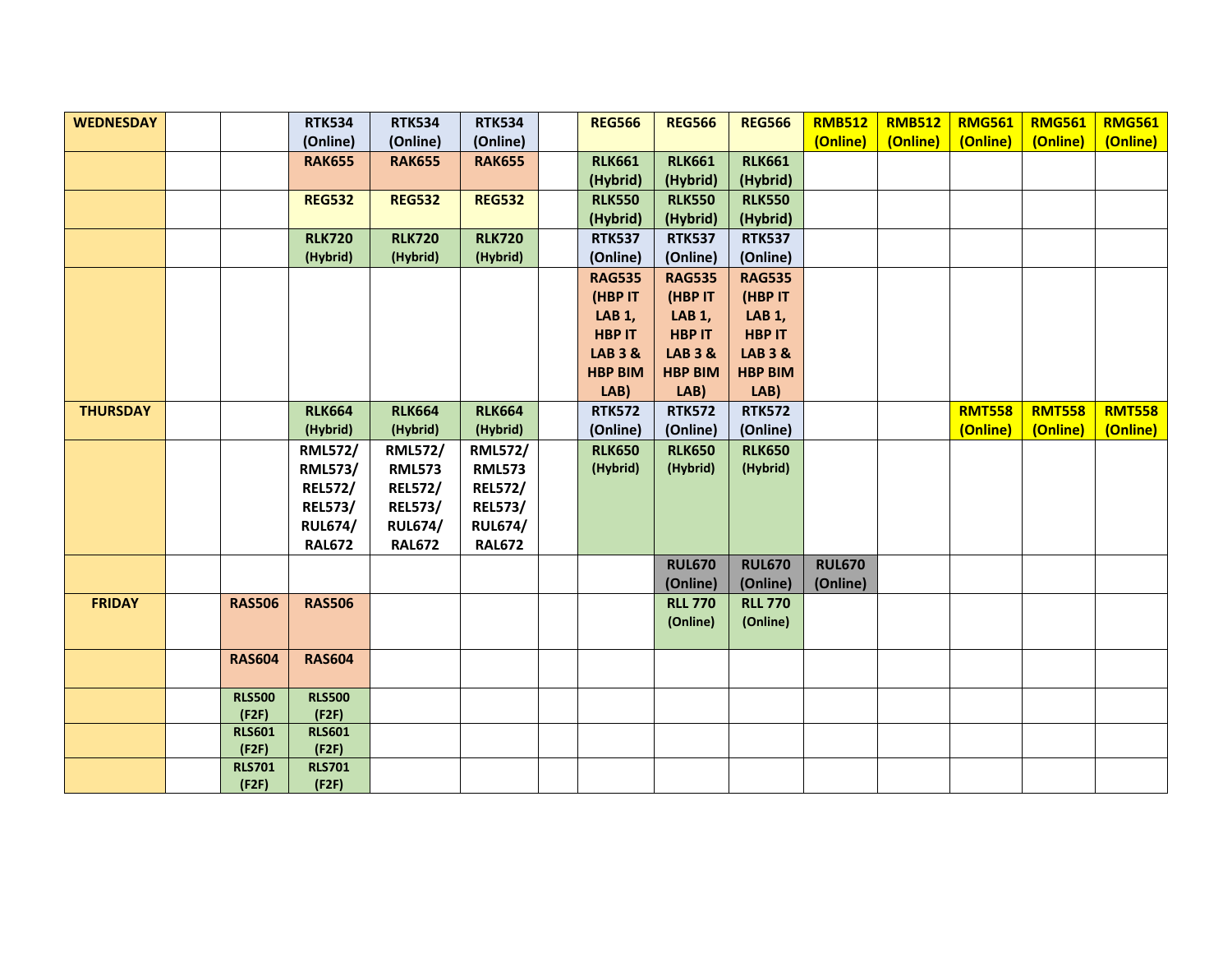### **MASTER OF ARCHITECTURE**

| <b>PROGRAMME</b><br><b>CODE</b> | <b>TITLE</b>                            | <b>LECTURER</b>                     | <b>EMAIL</b>    |
|---------------------------------|-----------------------------------------|-------------------------------------|-----------------|
| RAS506 (CORE)                   | Architecture Studio 6                   | Dr. Nooriati Taib                   | nooriati@usm.my |
| RAG535 (CORE)                   | <b>BIM Integration in Architecture</b>  | Dr. Nooriati Taib                   | nooriati@usm.my |
| RAT532 (CORE)                   | Architecture In Urban Design            | Prof. Dr Ahmad Sanusi Bin Hassan    | sanusi@usm.my   |
| RAT545 (CORE)                   | <b>Housing Regulations and Practice</b> | Ar Tan Bee Eu                       | beu@usm.my      |
| <b>RAS 604 (CORE)</b>           | Design Thesis 2                         | Prof. Dr Ahmad Sanusi Bin Hassan    | sanusi@usm.my   |
| RAK655 (CORE)                   | Professional Practice in Architecture 2 | Ar. IDr. Ts. Mohd Najib Mohd Salleh | najib@usm.my    |
| RUL674 (CORE)                   | <b>Research Project</b>                 | Dr. Hazril Sherney Bin Basher       | hazril@usm.my   |
| RAL672 (CORE)                   | Research Methodology in Architecture    | Dr. Hazril Sherney Bin Basher       | hazril@usm.my   |

# **MASTER OF SCIENCE (PROJECT MANAGEMENT)**

| <b>PROGRAMME</b><br><b>CODE</b> | <b>TITLE</b>                                  | <b>LECTURER</b>                                     | <b>EMAIL</b>        |
|---------------------------------|-----------------------------------------------|-----------------------------------------------------|---------------------|
| RMB513 (CORE)                   | Integrated Project Case Study                 | Prof. Madya Dr. Mohd Wira Bin<br><b>Mohd Shafie</b> | wira@usm.my         |
| RMT558 (CORE)                   | <b>Construction And Facilities Management</b> | Ts Arman Bin Abdul Razak                            | arm_raz@usm.my      |
| RMT559 (CORE)                   | <b>Advanced Project Management</b>            | Dr Amir Mahdiyar                                    | amirmahdiyar@usm.my |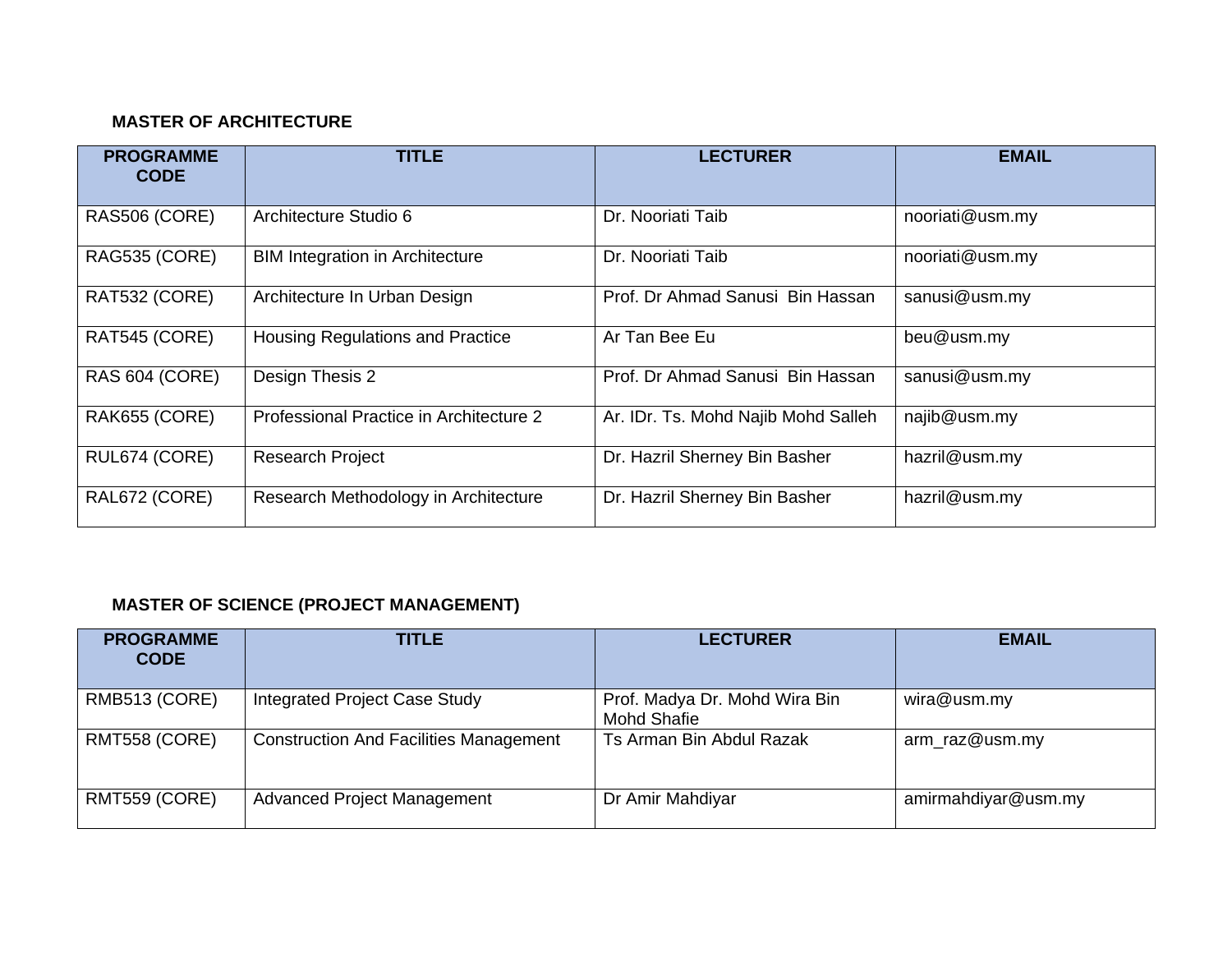| RML573 (CORE) | Research Project In Project Management                            | Dr. Amir Mahdiyar                            | amirmahdiyar@usm.my |
|---------------|-------------------------------------------------------------------|----------------------------------------------|---------------------|
| RMG561 (CORE) | Information and Communication<br>Technology in Project Management | Dr. Amir Mahdiyar                            | amirmahdiyar@usm.my |
| RML572 (CORE) | Research Project in Project Management                            | Dr. Amir Mahdiyar                            | amirmahdiyar@usm.my |
| RMB512 (CORE) | <b>Project II Case Study</b>                                      | Prof. Madya Dr. Mohd Wira Bin<br>Mohd Shafie | wira@usm.my         |

# **MASTER OF SCIENCE (BUILDING TECHNOLOGY) (CW/MM)**

| <b>PROGRAMME</b><br><b>CODE</b> | <b>TITLE</b>                                  | <b>LECTURER</b>                               | <b>EMAIL</b>         |
|---------------------------------|-----------------------------------------------|-----------------------------------------------|----------------------|
| REG532 (CORE)                   | <b>Construction Geotechnology</b>             | Prof. Madya Ir Dr. Abdul Naser Abdul<br>Ghani | anaser@usm.my        |
| REG566 (CORE)                   | <b>Building Pathology And Maintenance</b>     | Prof. Madya Sr. Dr. Mohd Zailan<br>Sulieman   | mzailan@usm.my       |
| REG567 (CORE)                   | <b>Advanced Construction Materials</b>        | Prof. Madya Ts Dr. Noorfaisal Abas            | nfaisal@usm.my       |
| REL572 (CORE)                   | Research Project In Building Technology       | Dr. Norhidayah Binti Md Ulang                 | Norhidayah.mu@usm.my |
| REL573 (CORE)                   | <b>Building Technology Dissertation</b>       | Dr. Norhidayah Binti Md Ulang                 | Norhidayah.mu@usm.my |
| <b>RMT558</b><br>(ELECTIVE)     | <b>Construction And Facilities Management</b> | Ts Arman Bin Abdul Razak                      | arm_raz@usm.my       |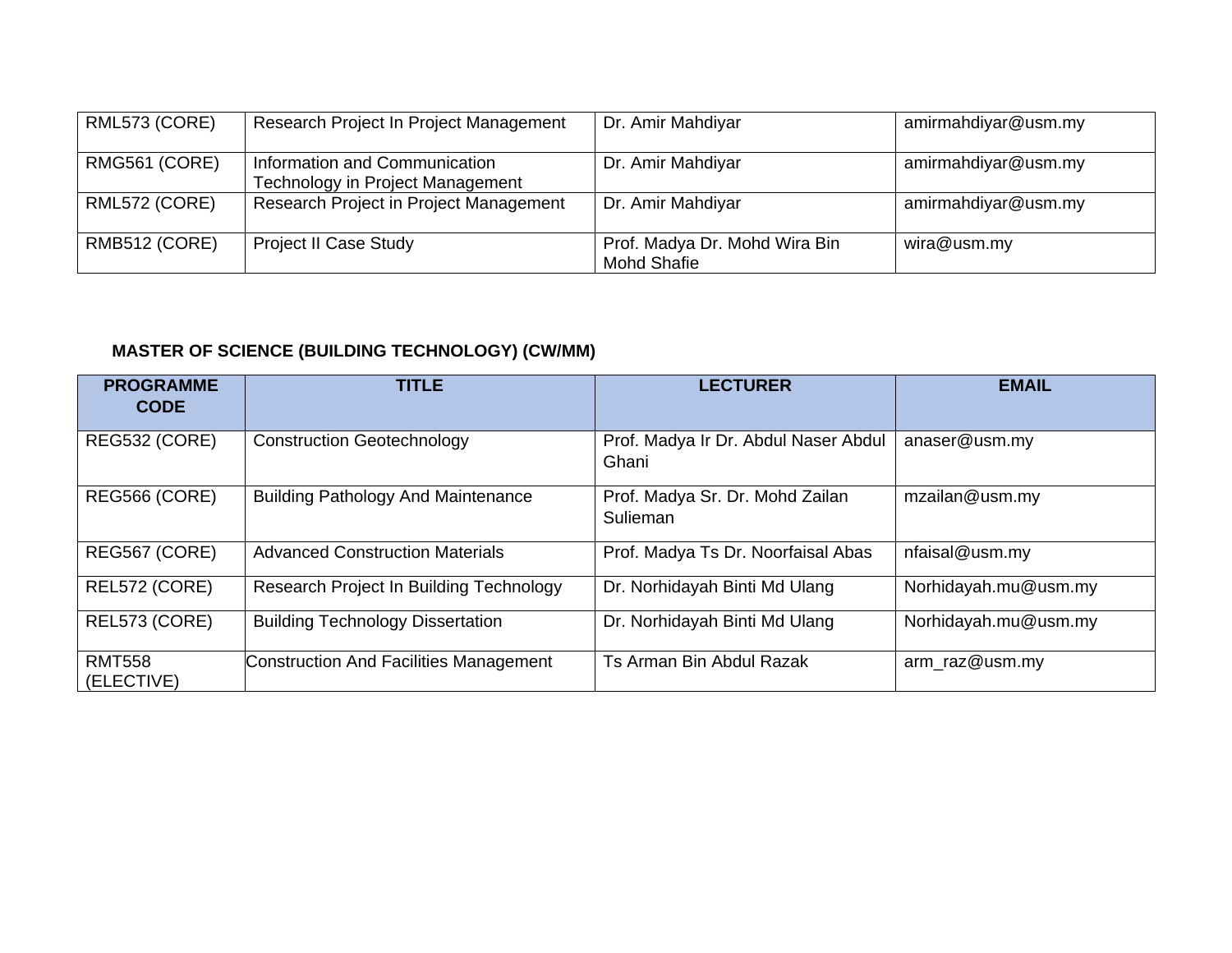#### **MASTER OF LANDSCAPE ARCHITECTURE**

| <b>PROGRAMME</b><br><b>CODE</b> | <b>TITLE</b>                                           | <b>LECTURER</b>                       | <b>EMAIL</b>    |
|---------------------------------|--------------------------------------------------------|---------------------------------------|-----------------|
| RLS500 (CORE)                   | Landscape Architecture Graphic Studio                  | Dr. Nor Zarifah Maliki                | zarifah@usm.my  |
| RLK530 (CORE)                   | Urban Pattern And Design                               | LAr. Dr. Mohamad Reza Mohamed<br>Afla | rezafla@usm.my  |
| RLK550 (CORE)                   | Landscape And Recreational Planning                    | Dr. Nor Zarifah Maliki (Temporary)    | zarifah@usm.my  |
| RLK640 (CORE)                   | Principles And Philosophy Of Landscape<br>Architecture | Dr. Nor Arbina Zainal Abidin          | arbina@usm.my   |
| RLK661 (CORE)                   | Landscape Horticulture                                 | Dr. Nor Zarifah Maliki                | zarifah@usm.my  |
| RLK662 (CORE)                   | Landscape Plants                                       | Dr. Nor Arbina Zainal Abidin          | arbina@usm.my   |
| RLK664 (CORE)                   | <b>Hydrology And Watershed Management</b>              | Dr. Massoomeh Hedayati Marzbali       | hedayati@usm.my |
| RLS601 (CORE)                   | Landscape Architecture Studio 2                        | LAr. Dr. Mohamad Reza Mohamed<br>Afla | rezafla@usm.my  |
| RLK650 (CORE)                   | Landscape Resource Management                          | Dr. Nor Zarifah Maliki                | zarifah@usm.my  |
| RLS701 (CORE)                   | Landscape Architecture Studio 4                        | Dr. Massoomeh Hedayati Marzbali       | hedayati@usm.my |
| RLL770 (CORE)                   | Landscape Architecture Research Project                | Dr. Massoomeh Hedayati Marzbali       | hedayati@usm.my |